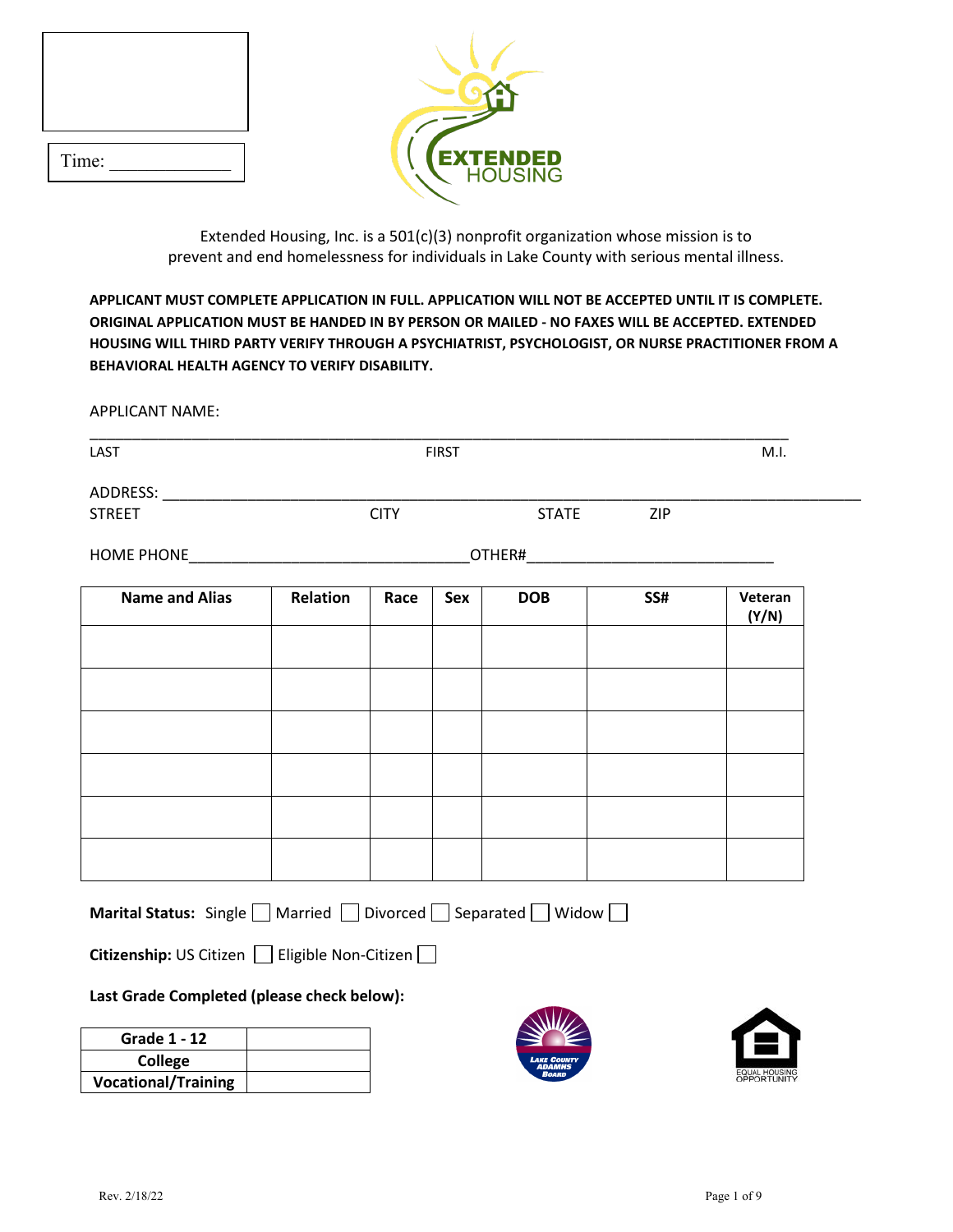#### **APPLYING FOR:**

**HOUSING SUBSIDIES**— Units owned by private landlords *(Lake Co. Residents only)*

**EXTENDED HOUSING PROPERTIES**—Owned and managed by Extended Housing *(Lake Co. Residents only)*

**MCNAUGHTON APARTMENTS**—One-bedroom units.

**If applying for any rental assistance or Extended Housing property, we encourage you to apply for a Housing Choice Voucher (Section 8) through Lake Metropolitan Housing Authority.**

| <b>CURRENT HOUSING STATUS</b> | <b>PREFERRED HOUSING STATUS</b>      |
|-------------------------------|--------------------------------------|
| With Family/Friend            | Mentor                               |
| Apartment/House               | Painesville/Fairport                 |
| Shelter                       | Perry/Madison                        |
| <b>Outdoors</b>               | Willoughby/Willoughby Hills/Eastlake |
| Jail                          | Wickliffe/Willowick                  |
| <b>Treatment Facility</b>     |                                      |
| Other                         |                                      |
|                               |                                      |

Present Landlord Name & Address:

Present Monthly Rent Amount:

| List all previous landlords and addresses for the past two years. (May use separate sheet of paper.) |                          |  |  |
|------------------------------------------------------------------------------------------------------|--------------------------|--|--|
| <b>Previous Landlord</b><br><b>Previous Landlord</b>                                                 |                          |  |  |
| <b>NAME:</b>                                                                                         | <b>NAME:</b>             |  |  |
| PHONE:                                                                                               | <b>PHONE:</b>            |  |  |
| <b>PREVIOUS ADDRESS:</b>                                                                             | <b>PREVIOUS ADDRESS:</b> |  |  |
| <b>CITY, STATE:</b>                                                                                  | CITY, STATE:             |  |  |

All information in this application must be verified before an applicant can obtain housing through Extended Housing. Applicants will be required to present a birth certificate (original or certified copy) or a valid U.S. passport, or a baptismal record, or naturalization certificate, or military discharge papers. Additional verifications required are Social Security Cards for all household members, proof of all income (SSDI/SSI, child support, alimony, employment, workman's compensation, unemployment benefits.) All applicants are required to make known all alias names used so that a complete and accurate background check can be completed prior to the applicant's acceptance into any Extended Housing program or property.

#### **FINANCIAL INFORMATION:**

| Guardian/Payee                                                                               |
|----------------------------------------------------------------------------------------------|
| (Name, address & phone)                                                                      |
| Present Source of Income:                                                                    |
| Total amount of all monthly Income: Cambridge Controller Manual Income:                      |
| Do you have a utility balance? $\Box$ Yes $\Box$ No (If yes, list company and amount) $\Box$ |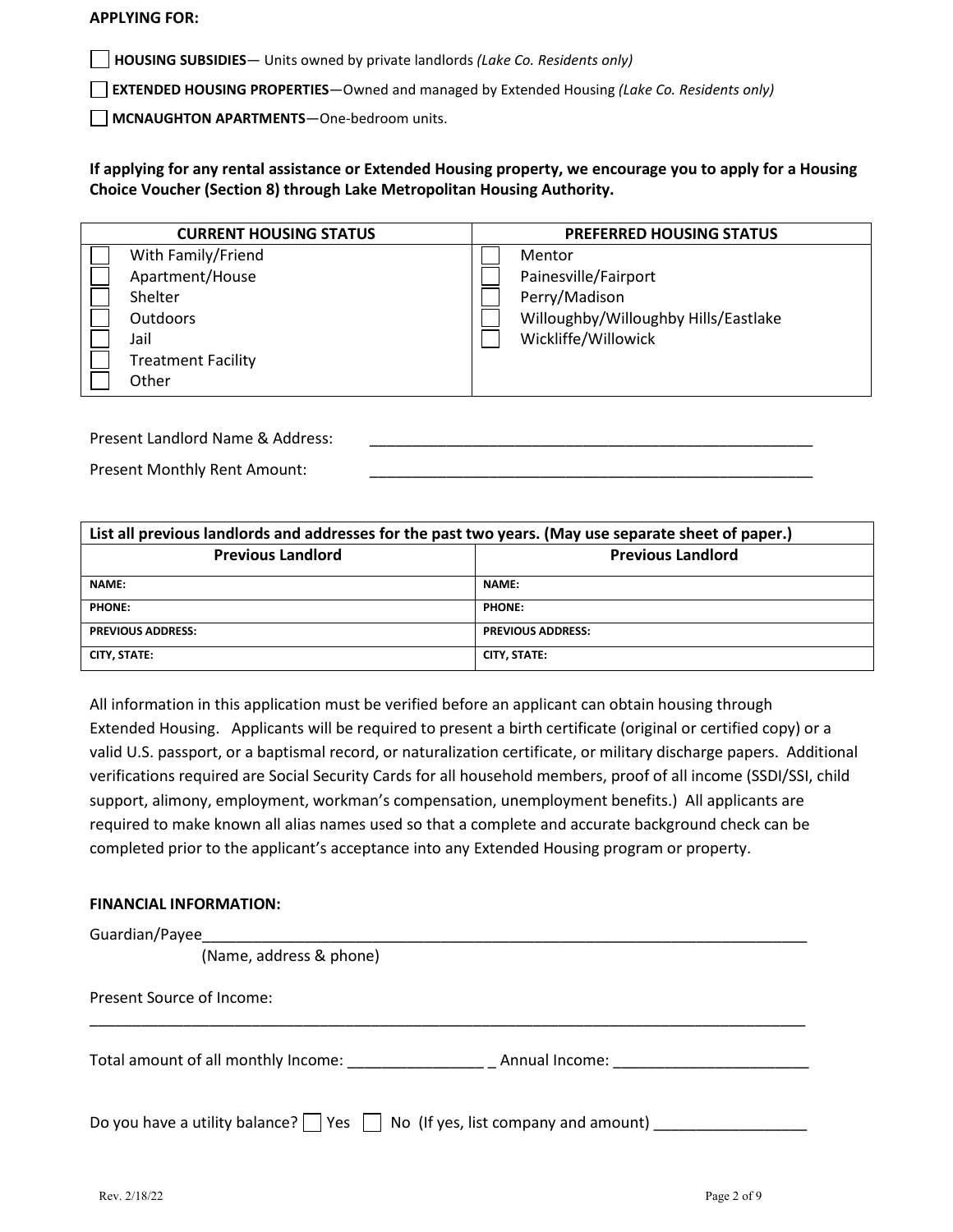#### **MISCELLANEOUS INFORMATION:**

As your application nears the top of the waiting list, Extended Housing, Inc. will complete a background check. If the report indicates criminal history, and/or history of drug or alcohol abuse within the last three years your application is subject for denial. If denied, applicant will be given an opportunity to request an informal hearing to present current status and participation in treatment or therapy programs.

Guardian Signature (if applicable) \_\_\_\_\_\_\_\_\_\_\_\_\_\_\_\_\_\_\_\_\_\_\_\_\_\_\_\_\_\_\_\_\_\_\_ Date: \_\_\_\_\_\_\_\_\_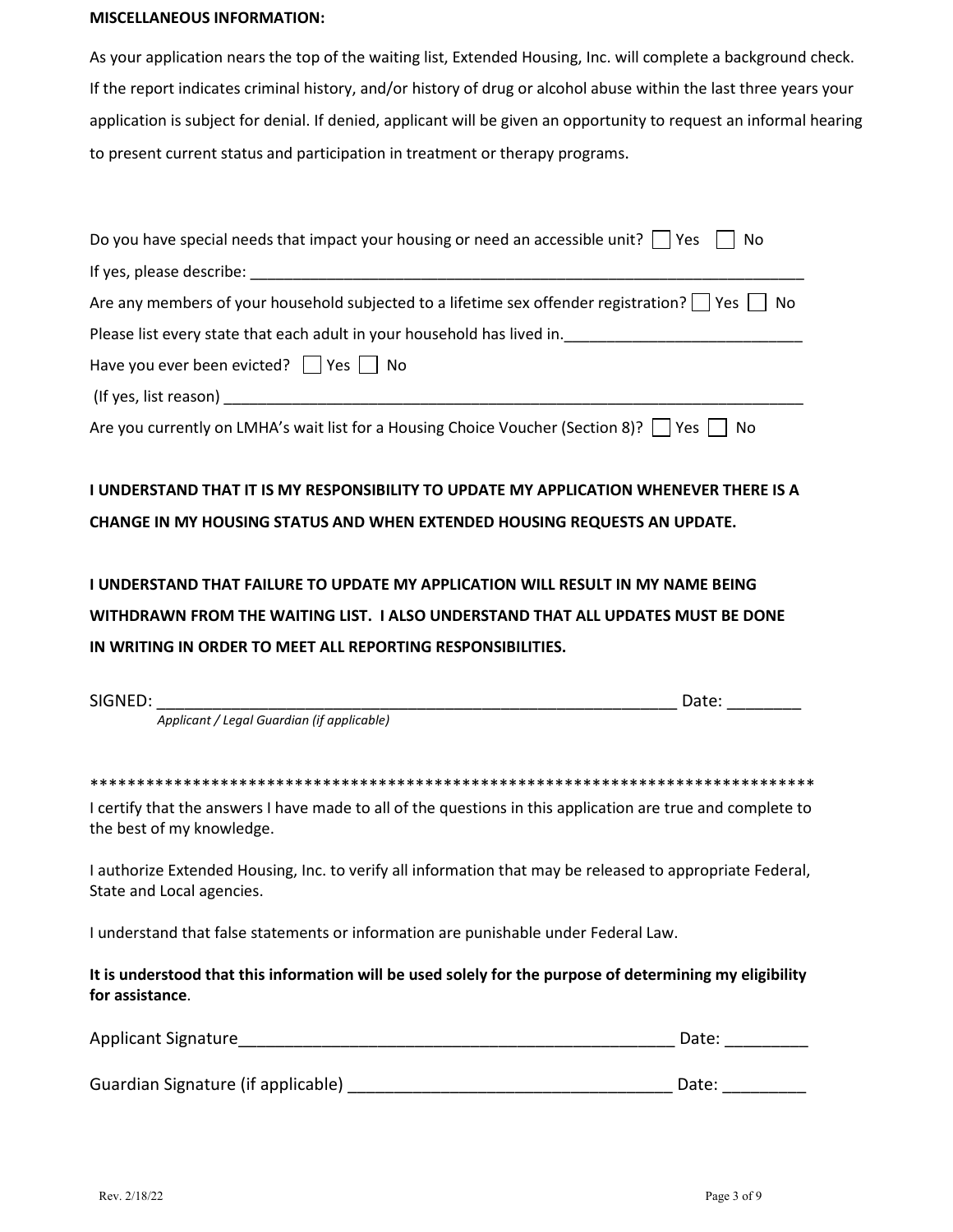## **AFFIRMATIVE ACTION**

We consider all applicants without regard to race, color, religion, sex, national origin, citizenship, age, or any other similarly protected status. We also comply with all applicable laws governing housing practices and do not discriminate on the basis of any unlawful criteria.

**\_\_\_\_\_\_\_\_\_\_\_\_\_\_\_\_\_\_\_\_\_\_\_\_\_\_\_\_\_\_\_\_\_\_\_\_\_\_\_\_\_\_\_\_\_\_\_\_\_\_\_\_\_\_\_\_\_\_\_\_\_\_\_\_\_\_\_\_\_\_\_\_\_\_\_\_\_\_**

| <b>Office Use Only Income</b> Level: $\Box$ Extremely Low Income $\Box$ Very Low Income $\Box$ Low Income |  |  |  |  |  |
|-----------------------------------------------------------------------------------------------------------|--|--|--|--|--|
|                                                                                                           |  |  |  |  |  |
|                                                                                                           |  |  |  |  |  |
|                                                                                                           |  |  |  |  |  |
|                                                                                                           |  |  |  |  |  |
| Removed Date: __________________                                                                          |  |  |  |  |  |
| Rejected Date: ___________________                                                                        |  |  |  |  |  |
| Move in Date: New York 1997                                                                               |  |  |  |  |  |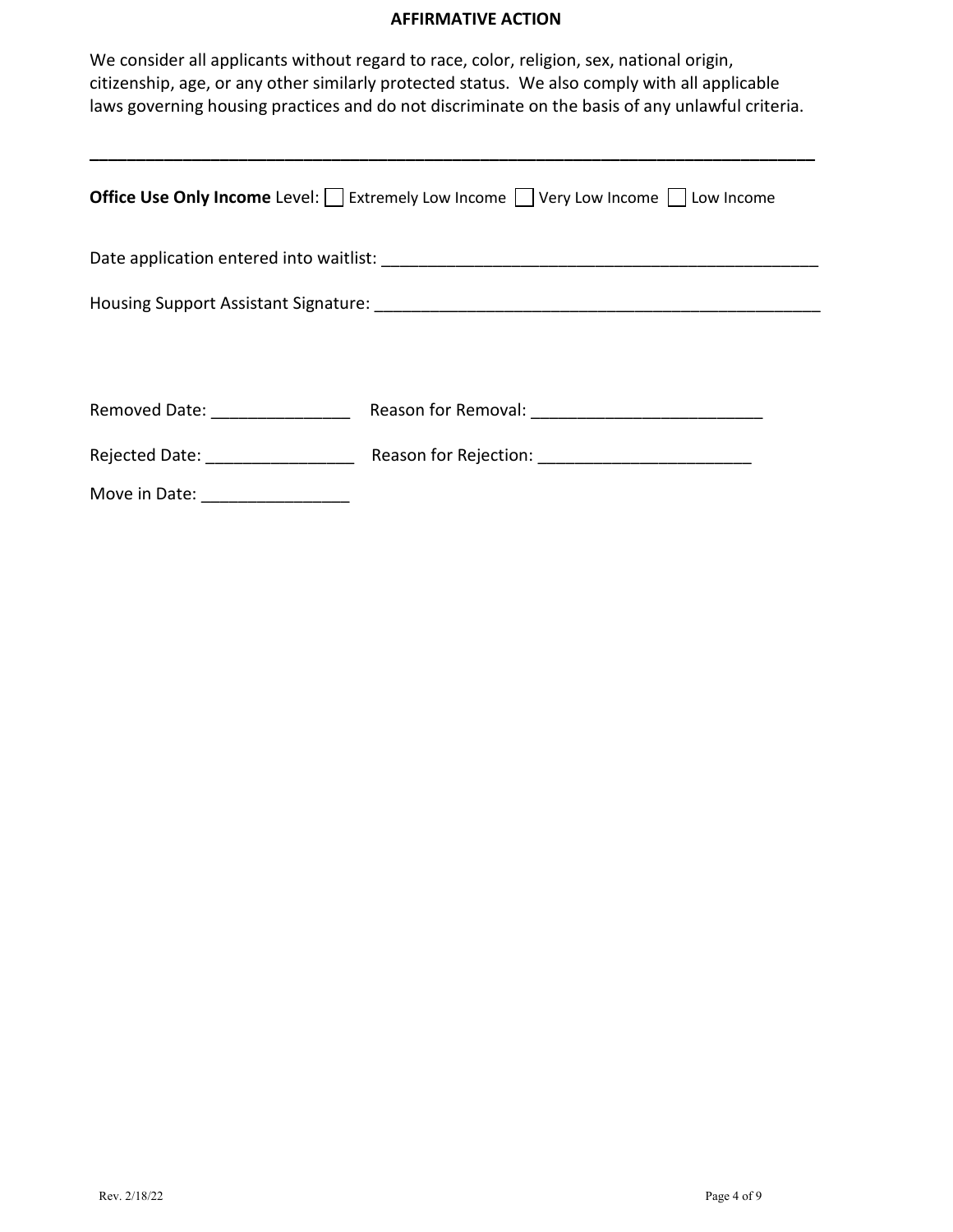#### EMERGENCY CONTACT RELEASE FORM

**Instructions: Optional Contact Person or Organization**: You have the right by law to include as part of your application for housing, the name, address, telephone number, and other relevant information of a family member, friend, or social, health, advocacy, or other organization. This contact information is for the purpose of identifying a person or organization that may be able to help in resolving any issues that may arise during your tenancy or to assist in providing any special care or services you may require. **You may update, remove, or change the information you provide on this form at any time.** You are not required to provide this contact information, but if you choose to do so, please include the relevant information on this form.

#### **Applicant Name:**

**Mailing Address:** 

**Telephone No: Cell Phone No:** 

## **Name of Additional Contact Person or Organization:**

**Address:** 

**Telephone No: Cell Phone No:** 

# **E-Mail Address (if applicable):**

**Relationship to Applicant:** 

|  | Reason for Contact: (Check all that apply) |
|--|--------------------------------------------|
|--|--------------------------------------------|

| Emergency                        | Assist with Recertification Process |
|----------------------------------|-------------------------------------|
| Unable to contact you            | Change in lease terms               |
| Termination of rental assistance | $\Box$ Change in house rules        |
| Eviction from unit               | Other:                              |
| Late payment of rent             |                                     |

| <b>Commitment of Housing Authority or Owner:</b> If you are approved for housing, this information will be kept  |
|------------------------------------------------------------------------------------------------------------------|
| as part of your tenant file. If issues arise during your tenancy or if you require any services or special care, |
| we may contact the person or organization you listed to assist in resolving the issues or in providing any       |
| services or special care to you.                                                                                 |

**Confidentiality Statement:** The information provided on this form is confidential and will not be disclosed to anyone except as permitted by the applicant or applicable law.

**Legal Notification:** Section 644 of the Housing and Community Development Act of 1992 (Public Law 102- 550, approved October 28, 1992) requires each applicant for federally assisted housing to be offered the option of providing information regarding an additional contact person or organization. By accepting the applicant's application, the housing provider agrees to comply with the non-discrimination and equal opportunity requirements of 24 CFR section 5.105, including the prohibitions on discrimination in admission to or participation in federally assisted housing programs on the basis of race, color, religion, national origin, sex, disability, and familial status under the Fair Housing Act, and the prohibition on age discrimination under the Age Discrimination Act of 1975.

# **Check this box if you choose not to provide the contact information**

**Signature of Applicant Date**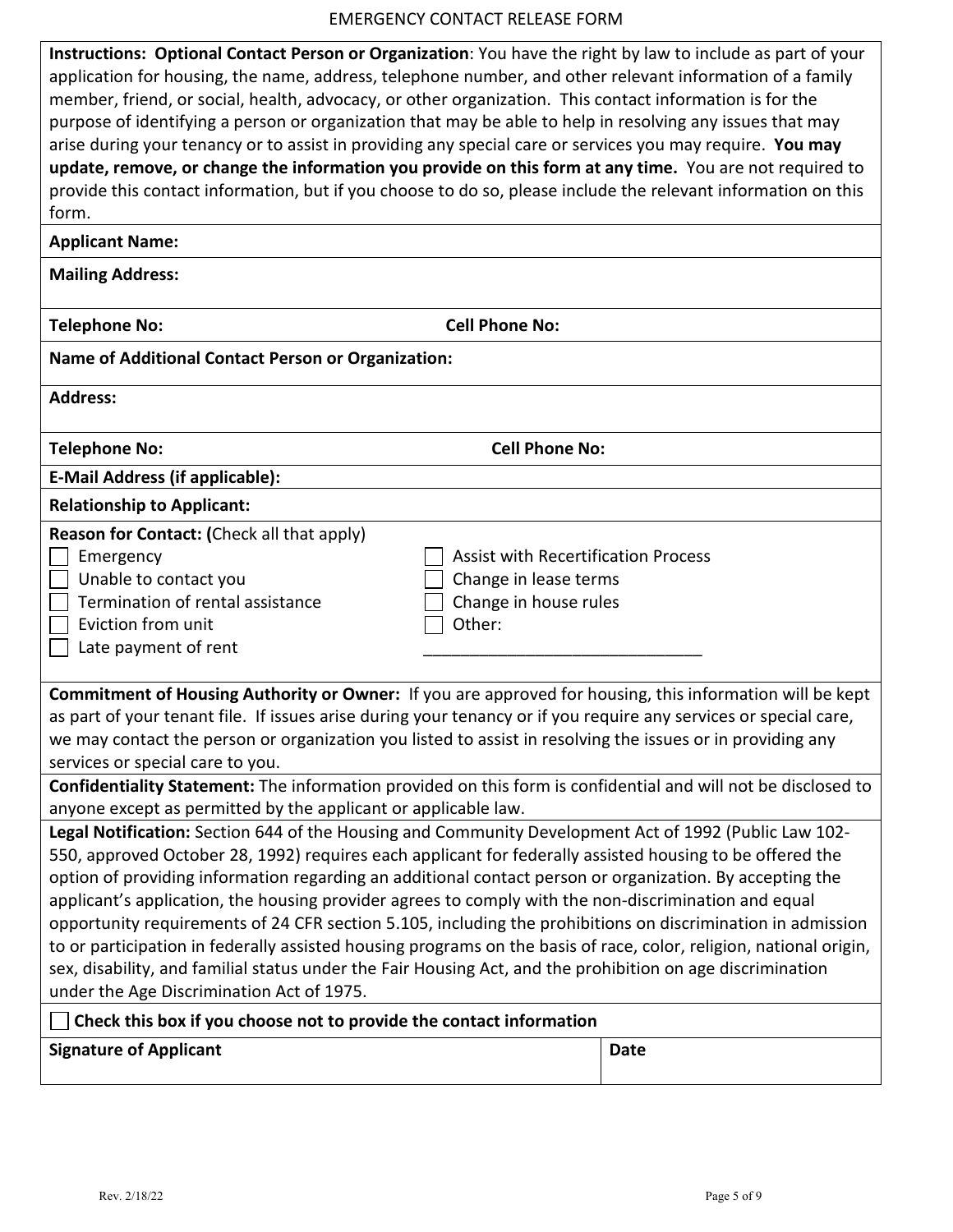

Extended Housing, Inc. is a non-profit housing development corporation and contract agency of the Lake County Board of Alcohol, Drug Addiction, and Mental Health Services (ADAMHS). Extended Housing, Inc. serves as the developer of Lake County ADAMHS Board's permanent housing for its clients.

Extended Housing, Inc. maintains ownership of completed apartment buildings and provides property management services. In addition, Extended Housing provides homeless outreach services and manages several rental subsidy programs. All mental health and supportive social services are provided by case managers employed by county mental health center/agencies and any staff assigned to work in the community.

As a contract agency of the ADAMHS Board, Extended Housing, Inc. is committed to adherence to provisions of the Client Rights Policy of the Lake County ADAMHS Board that follows.

## **CLIENT RIGHTS**

## LAKE COUNTY BOARD OF ALCOHOL, DRUG ADDICTION AND MENTAL HEALTH SERVICES CLIENT RIGHTS POLICY

For clients of our services certified by the Ohio Department of Alcohol and Drug Addiction Services, Extended Housing, Inc. recognizes, protects and promotes the following rights;

- 1. The right to be treated with consideration and respect for personal dignity, autonomy and privacy;
- 2. The right to reasonable protection from physical, sexual or emotional abuse and inhumane treatment;
- 3. The right to receive services in the least restrictive, feasible environment;
- 4. The right to participate in any appropriate and available service that is consistent with an individual service plan (ISP), regardless of the refusal of any other service, unless that service is a necessity for clear treatment reasons and requires the person's participation;
- 5. The right to give informed consent to or to refuse any service, treatment or therapy, including medication absent an emergency;
- 6. The right to participate in the development, review and revision of one's own individualized treatment plan and receive a copy of it;
- 7. The right to freedom from unnecessary or excessive medication, and to be free from restraint or seclusion unless there is immediate risk of physical harm to self or others;
- 8. The right to be informed and the right to refuse any unusual or hazardous treatment procedures;
- 9. The right to be advised and the right to refuse observation by others and by techniques such as oneway vision mirrors, tape recorders, video recorders, television, movies, photographs or other audio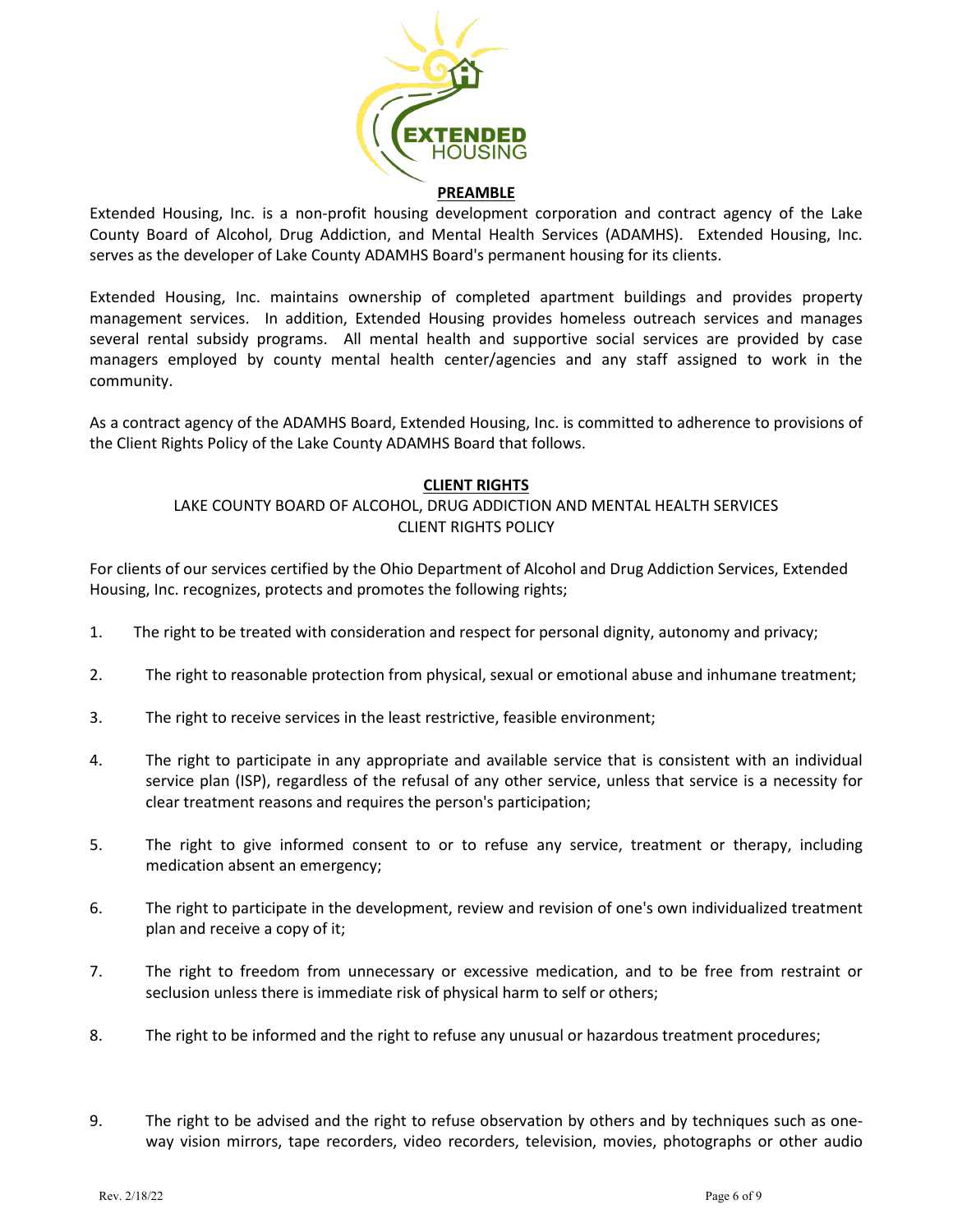and visual technology. This right does not prohibit an agency from using closed-circuit monitoring to observe seclusion rooms or common areas, which does not include bathrooms or sleeping areas;

- 10. The right to confidentiality of communications and personal identifying information within the limitations and requirements for disclosure of client information under state and federal laws and regulations;
- 11. The right to have access to one's own client record unless access to certain information is restricted for clear treatment reasons. If access is restricted, the treatment plan shall include the reason for the restriction, a goal to remove the restriction, and the treatment being offered to remove the restriction;
- 12. The right to be informed a reasonable amount of time in advance of the reason for terminating participation in a service, and to be provided a referral, unless the service is unavailable or not necessary;
- 13. The right to be informed of the reason for denial of a service;
- 14. The right not to be discriminated against for receiving services on the basis of race, ethnicity, age, color, religion, gender, national origin, sexual orientation, physical or mental handicap, developmental disability, genetic information, human immunodeficiency virus status, or in any manner prohibited by local, state or federal laws;
- 15. The right to know the cost of services;
- 16. The right to be verbally informed of all client rights, and to receive a written copy upon request;
- 17. The right to exercise one's own rights without reprisal, except that no right extends so far as to supersede health and safety considerations;
- 18. The right to file a grievance;
- 19. The right to have oral and written instructions concerning the procedure for filing a grievance, and to assistance in filing a grievance if requested;
- 20. The right to be informed of one's own condition; and,
- 21. The right to consult with an independent treatment specialist or legal counsel at one's own expense.

To protect and enhance the rights of those who apply for, or receive mental health services, the Alcohol, Drug Addiction and the Mental Health Board has developed a Grievance Procedure that addresses the alleged denial or abuse of Client Rights. Extended Housing, Inc. is committed to following this Grievance Procedure.

NAME WITNESS

DATE DATE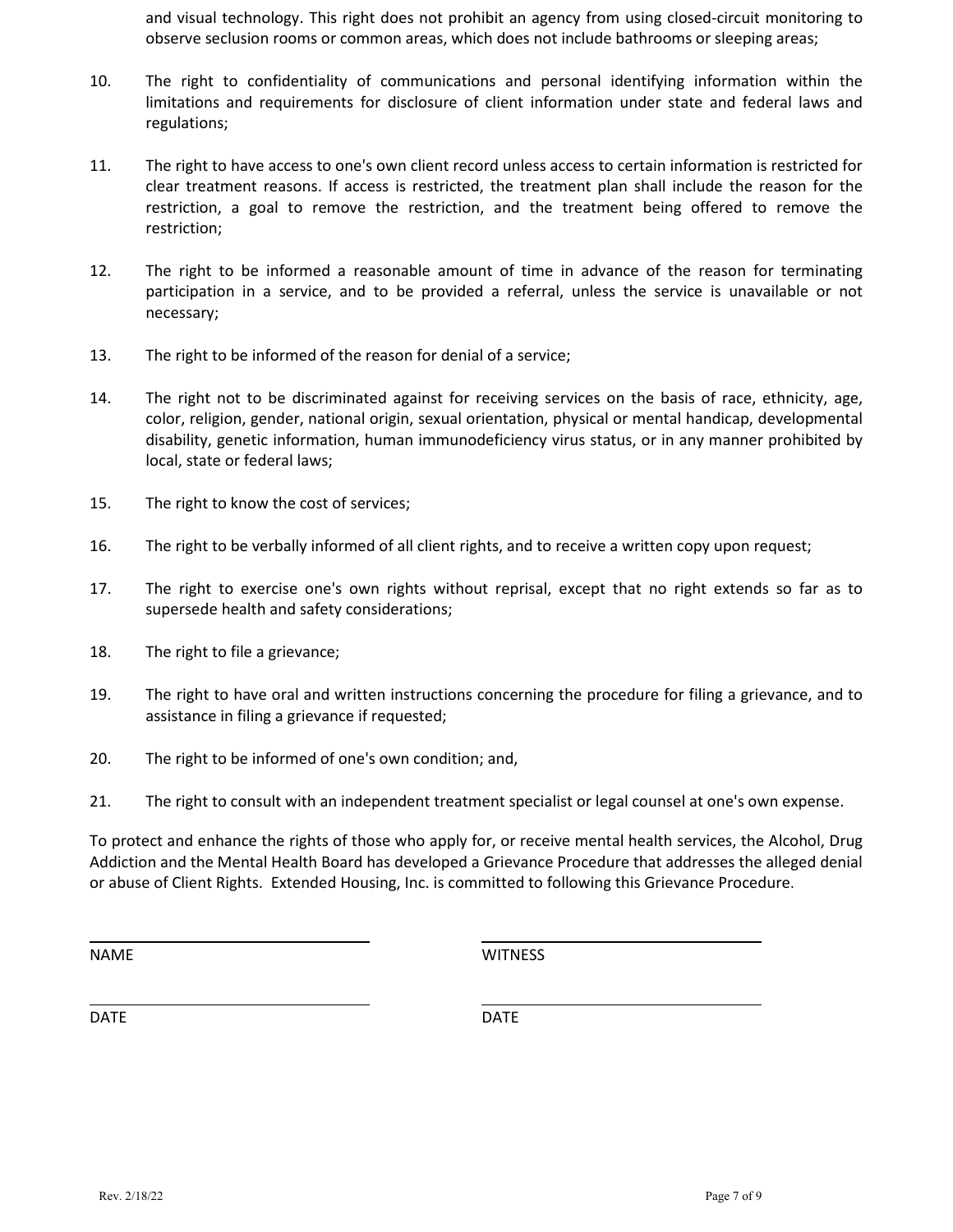# **EXTENDED HOUSING**

270 E. Main Street, Suite 300 · Painesville, Ohio 44077

(440) 352-8424 (440) 942-9441 Fax (440) 352-8421 e-mail www.extendedhousing.org

# Certification of Disability

Housing Subsidy/ Housing Loan Application

This form must be completed by a psychiatrist, psychologist, or a behavioral health agency's nurse practitioner. If applying for McNaughton Apartments, this form must be sent by Extended Housing to third party and sent back by third party to Extended Housing.

Name: \_\_\_\_\_\_\_\_\_\_\_\_\_\_\_\_\_\_\_\_\_\_\_\_\_\_\_\_\_\_\_\_\_\_\_\_\_\_\_\_\_\_\_\_\_\_\_\_\_\_\_\_\_\_\_\_\_\_\_\_\_\_\_\_\_\_\_\_\_\_\_\_\_\_\_\_

The above-named person is applying for participation in a housing assistance program operated by Extended Housing, Inc. To determine the applicant's eligibility, we must verify that they are Severely Mentally Disabled (SMD) or Severely Emotionally Disturbed (SED). A psychiatrist, psychologist or a behavioral health agency's nurse practitioner must complete this form. No other professional submissions will be accepted.

(Definitions and criteria for SMD and SED are on the back of this form)

| А.     |                                                                        | is SMD<br>is not SMD |
|--------|------------------------------------------------------------------------|----------------------|
|        | (Name of Person over the age of 18)                                    |                      |
|        |                                                                        | <b>OR</b>            |
| В.     |                                                                        | is not SED<br>is SED |
|        | (Name of Child under the age of 18)                                    |                      |
|        |                                                                        |                      |
|        | Psychiatrist/Psychologist/Nurse Practitioner Certifying (print name)   |                      |
|        | Occupation/Title                                                       |                      |
| Agency |                                                                        |                      |
|        | Address                                                                |                      |
| Phone  |                                                                        |                      |
|        | Signature of Psychiatrist, Psychologist, Nurse Practitioner Certifying | Date                 |
|        |                                                                        |                      |
|        |                                                                        |                      |